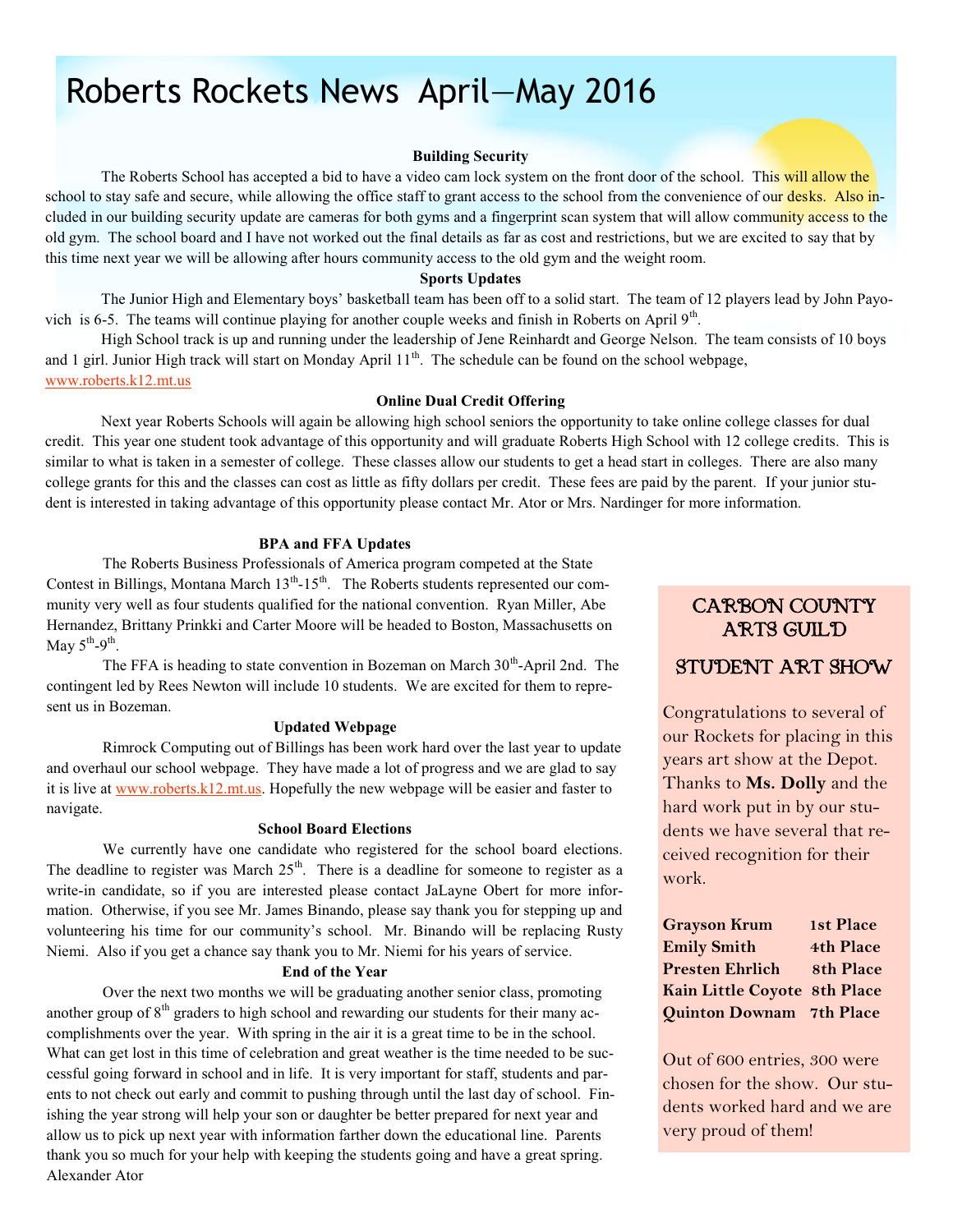### Drivers Ed Classes Offered At Roberts

It is time again for driver's education! **This year we will be starting the program with a parent meeting on Wednesday June 15th from 7 to 9 PM**. The cost of the class will be **\$250.00** which is due before the classes begin. Regular classes will start **June 20th and end July 22nd** and class times will be from **7:00 pm to 8:00 pm** Monday through Friday. Drive times will be scheduled during the day before class and will be assigned when classes begin. Students who are fourteen and a half by June 20th are able to take the class. If you are interested in the program please contact the school by calling 445-2421 to reserve your seat.



**Kindles for Kids:** Thanks to the generous donation of FOUR Kindle Fires from the Star-in-the-West Masonic Lodge, our students have been DEVOURING the books this quarter! April 5<sup>th</sup> is the day of the drawing. Students earned tickets for the drawing by reading books and taking the Accelerated Reader quiz for each book. They won't ALL be rewarded with a new Kindle, but there are bigger reasons to be reading. Check out the chart below and make reading a family activity. Children are much more likely to read when parents set a good example.

### **Feeling Groovy: Peace, Love & Books**

Starting Monday, April 4<sup>th</sup>, stop by the school library to shop the book fair. The fair officially runs through the end of Parent-Teacher conferences on Thursday, April 7<sup>th</sup>, but if you can't make it the first week, you can still stop in  $April$   $11$ -

 $13.$  Not only can you buy great new books at a good price, but there are many ways to earn entries for prizes, including tickets to the Roman Theater, a \$25 gift certificate to Pizza Co, and some great Roberts School merchandise. Stop by any of the following times:

April 4-6: 10 am – noon, and 4-4:30 pm

**April 7: 10 am – noon, and 4-8 pm (Dress like a Hippie Day for school!)** April 11-12: 10 am-noon, and 4-8 pm April 13: 10 am-noon, and before/after Donkey Basketball.



\*Please note that the prize drawings will take place after the fair ends on April  $7<sup>th</sup>$ , so purchases made the following week will not be eligible.

### **FAMOUS MONTANA AUTHOR COMES TO ROBERTS SCHOOL!**

Well-known author Sneed Collard will be speaking to the Kindergarten -  $6<sup>th</sup>$  grades on Monday, May 2nd at 1:00. Collard has written dozens of books, including *The Governor's Dog is Missing!, One Night in the Coral Sea, Animal Dads,* and *Fire Birds.* After his presentation, Collard will be available for questions and autographs.  $K-6^{th}$  graders will be bringing home an order form in the next couple weeks with some of his books in case someone would like to have their copy personally autographed. Interested parents are welcome to join us for this exciting presentation!

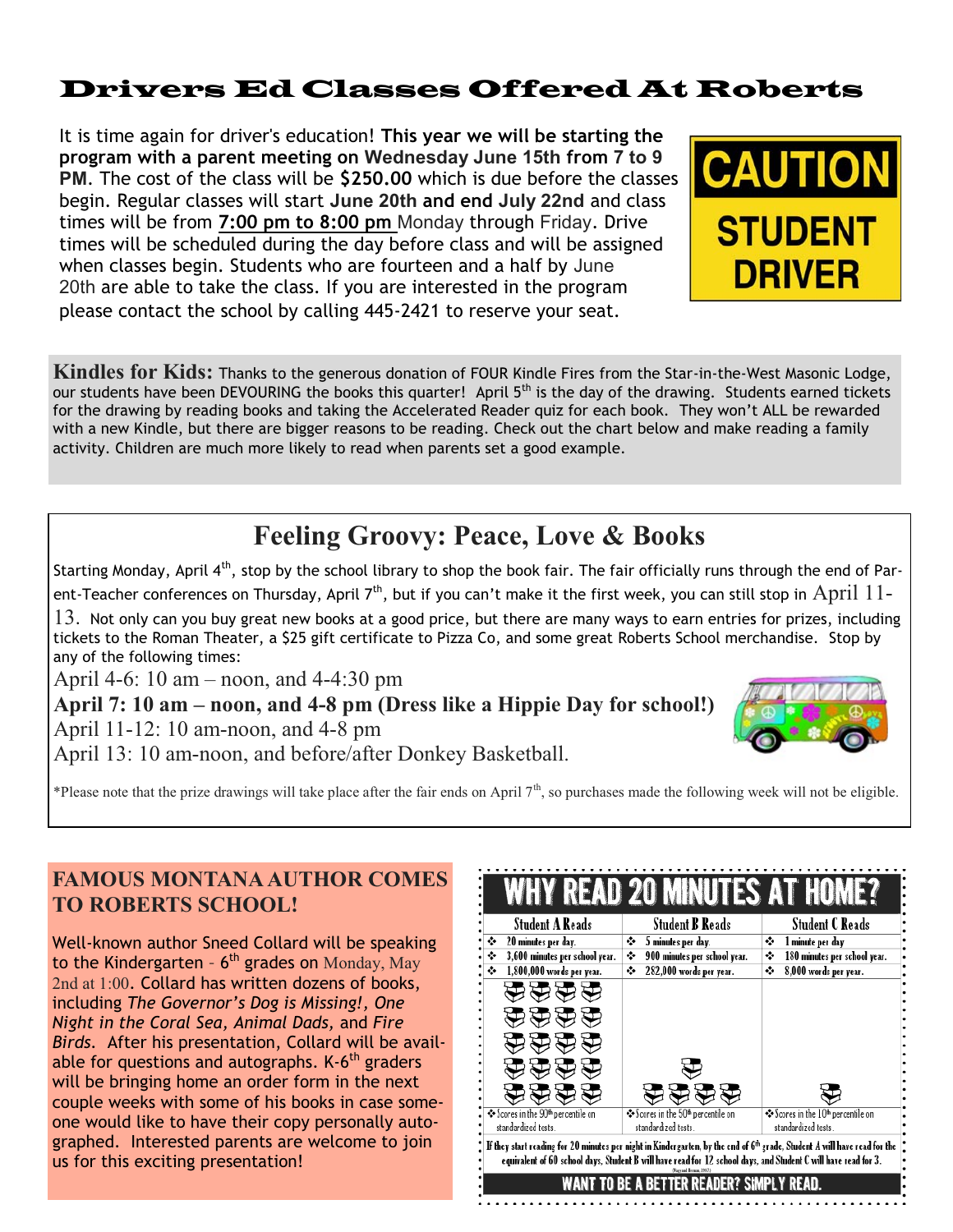# Roberts April 2016

April showers<br>bring<br>May flowers



| Sun | Mon                                                                            | Tue                                                                           | Wed                                                                                      | Thu                                                                                                | Fri                                                   | Sat                     |
|-----|--------------------------------------------------------------------------------|-------------------------------------------------------------------------------|------------------------------------------------------------------------------------------|----------------------------------------------------------------------------------------------------|-------------------------------------------------------|-------------------------|
|     | 17 Lunch Days<br>HS/JH-\$44.20<br>Elem-839.95<br>Reduced-\$6.80                |                                                                               |                                                                                          |                                                                                                    | 1Fajitas<br>Rice<br>Salad<br>Fruit<br>Dessert<br>Milk | $\overline{\mathbf{2}}$ |
| 3   | 4Sweet &sour beef<br>Chicken wings<br>salad<br><b>Noodles</b><br>Fruit<br>milk | 5Hamburgers<br>F.F.<br>Veggies<br>Fruit<br>dessert<br>Milk                    | <b>6Roast turkey</b><br>Mashed potatoes<br>2 hot veggies<br>WW rolls<br>Fruit<br>Milk    | 7mini corn dogs<br>F.F.<br>Salad bar<br>Fruit<br>Dessert<br>Milk                                   | 8no lunch                                             | 9                       |
| 10  | 11Carne Asada<br>Refried bean<br>Rice<br>Salad<br>Fruit<br>Milk                | 12Baked Panko chick-<br>en<br>French bread<br>Salad<br>Fruit, dessert<br>Milk | 13Season cod filet<br>Rice pilaf<br>Hot veggies 2<br>Corn bread<br>Fruit<br>Milk         | 14Pizza<br>Salad<br>Fruit<br>dessert<br>Milk                                                       | 15no lunch                                            | 16                      |
| 17  | 18Chicken and noo-<br>dles<br>Hot veggies 2 kings<br>WW rolls<br>Fruit<br>Milk | 19Soup 2 kinds<br>Ham strobili<br>Veggies<br>Fruit<br>crackers<br>Milk        | 20 Kielbasa Red sauce<br>Pasta<br>Garlic bread<br>Caesar salad<br>Salad<br>Fruit<br>Milk | 21chicken Quesadilla<br>Rice, black beans<br>Salad<br>Fruit<br>Dessert<br>Milk                     | 22no lunch                                            | 23                      |
| 24  | 25Carbonara sauce<br>Pasta<br>Salad<br>French bread<br>Fruit<br>Milk           | 26Taco<br>Rice<br>Salad<br><b>Refried</b> beans<br>Fruit<br>Dessert<br>Milk   | 27ramen cuisine and<br>chicken and pork<br>salad bar<br>Fruit<br>Fortune cookies<br>Milk | 28Chicken parmesan<br>Roasted red potatoes<br>WW French bread<br>Salad<br>Fruit<br>Dessert<br>Milk | 29no lunch                                            | 30                      |



| Sun | Mon                                                                 | Tue                                         | Wed                                          | Thu                                              | Fri                                                                  | Sat                                                    |
|-----|---------------------------------------------------------------------|---------------------------------------------|----------------------------------------------|--------------------------------------------------|----------------------------------------------------------------------|--------------------------------------------------------|
|     |                                                                     |                                             |                                              | 31<br>JHBB Belfry 4:15<br>Plenty Coups 5:15      | 1 In Session<br>Snowflake Track<br>Meet @ Columbus                   | $\overline{c}$<br>JHBB @ Bridger<br>10AM               |
|     |                                                                     |                                             |                                              |                                                  | FFA STATE COMPETITION IN BOZEMAN                                     |                                                        |
| 3   | $\overline{4}$                                                      | 5<br><b>District Music</b><br>Festival-Band | 6                                            | 7<br><b>Parent/Teacher</b><br><b>Conferences</b> | 8 Friday Program<br>-Dog & Pony Show                                 | 9<br><b>JHBB</b> 10:00<br>Roundup Invite<br>Track Meet |
|     |                                                                     |                                             | <b>BOOK FAIR</b>                             |                                                  | <b>BPA Bingo</b>                                                     |                                                        |
| 10  | 11 JH Track Prac<br>District Music<br>Festival-Solo<br>and Ensemble | 12<br>School Board<br>Meeting $(a)$ 6:00    | 13<br><b>FFA Donkey</b><br><b>Basketball</b> | 14                                               | 15 Fri Program<br>Yellowstone Art Mu-<br>seum<br>Absarokee Track     | 16<br>JH Track @ Cody                                  |
| 17  | 18                                                                  | 19                                          | 20<br><b>FFA Banquet</b>                     | 21<br><b>Booster</b> Club<br>Meeting $(a)$ 7:00  | 22 Fri Program<br>Earth Day<br><b>HS</b> Track Big<br>Timber         | 23<br>JH Track @ Park<br>City                          |
| 24  | 25                                                                  | 26                                          | 27                                           | 28<br>JH Track @ Red<br>Lodge<br>Mid Term        | 29 Fri Program<br><b>Special Olympics</b><br>Kindergarten<br>Roundup | 30<br><b>HS Track Park</b><br>City/Harlowton           |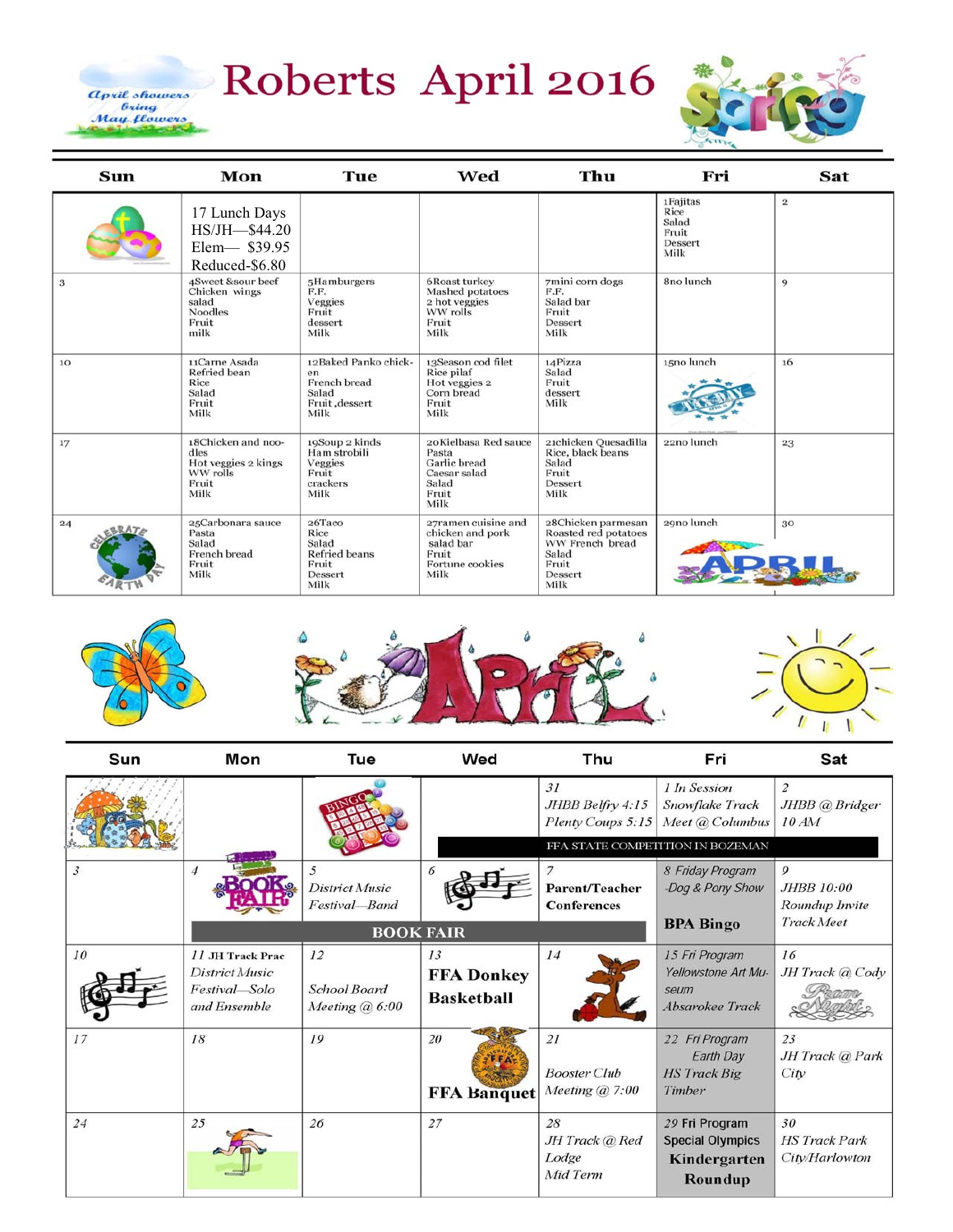

Roberts 2016



| Sun                                                                                  | Mon                                                                         | Tue                                                                           | Wed                                                                               | Thu                                                                             | Fri                                                                                                     | Sat             |
|--------------------------------------------------------------------------------------|-----------------------------------------------------------------------------|-------------------------------------------------------------------------------|-----------------------------------------------------------------------------------|---------------------------------------------------------------------------------|---------------------------------------------------------------------------------------------------------|-----------------|
| <sup>1</sup> 19 Lunch Days<br>$HS/JH$ - \$49.40<br>Elem - $$44.65$<br>Reduced \$7.60 | 2 Chicken strips<br>Fries,<br>fruit,<br>Veggie tray<br>Milk                 | 3 Nachos,<br>refried beans,<br>Salad,<br>Fruit<br>dessert<br>Milk             | 4 Beef tortellini&<br>sauce<br>Pasta<br>Garlic bread<br>Salad<br>Fruit<br>Dessert | 5 Pizza,<br>Salad<br>Fruit<br>Dessert<br>Milk                                   | 6 no lunch                                                                                              | 7               |
| 8                                                                                    | 9 BBO sand<br><b>Baked</b> bean<br>Potato salad<br>Fruit<br>Veggies<br>Milk | 10 Spaghetti & sauce<br>French bread<br>Salad bar<br>Fruit<br>Dessert<br>Milk | 11Sandwich<br>Soup(two kinds)<br>Salad<br>Fruit<br>Milk                           | 12 Beef &bean burrito<br>Salad<br>Tater tots<br>Veggies<br>Fruit<br>Milk        | 13 no lunch                                                                                             | 14              |
| 15                                                                                   | 16 Taco<br>Rice<br>Refried bean<br>Salad<br>Fruit<br>Milk<br>Sal            | 17 Chicken sands<br>Fries<br>Salad<br>Dessert<br>Fruit<br>Milk                | 18 Chef salad<br>Pretzels & cheese<br>Fruit<br>Milk                               | 19 Rigatoni & beef<br><b>Bread</b> stick<br>Veggies<br>dessert<br>Fruit<br>Milk | 20 no lunch                                                                                             | 21              |
| 22                                                                                   | 23 Chile haystacks<br>Veggie tray<br>Cheese<br>Fruit<br>Milk                | 24sloppy jo jo<br>F.F.<br>Veggies<br>Fruit<br>Dessert<br>Milk                 | 25 Taco salad<br>Refried bean<br>Rice<br>Fruit<br>Milk                            | 26 Hamburgers,<br>chips,<br>Veggies,<br>Fruit<br>Milk<br>Dessert                | 27 no lunch                                                                                             | 28              |
| 29                                                                                   | 30                                                                          | 31 chicken nuggets<br>Fries<br>Veggies<br>Fruit<br>Dessert<br>Milk            | June 1st<br>Polish & hot dogs<br>Pasta salads,<br>Fruit<br>Dessert<br>Milk        | June 2nd<br>Sandwhich<br>Potato chips<br>Salad bar<br>dessert<br>Fruit<br>Milk  | <b>ICE CREAM DAY!!</b><br><b>LAST DAY OF</b><br><b>SCHOOL</b><br><b>HAVE A AWESOME</b><br><b>SUMMER</b> | <b>CLASS OF</b> |







| Sun           | Mon                                         | Tue                                                | Wed               | Thu                                                      | Fri                                                                                   | Sat                                                |  |
|---------------|---------------------------------------------|----------------------------------------------------|-------------------|----------------------------------------------------------|---------------------------------------------------------------------------------------|----------------------------------------------------|--|
| $\mathcal{I}$ | $\overline{2}$                              | 3                                                  | $\overline{4}$    | 5                                                        | 6 Fri Program-<br>Mother's Day                                                        | <b>7 Stillwater Track</b><br>Meet                  |  |
|               | <b>Sneed Collard-</b><br>Library            | Top <sub>10</sub>                                  | JH/HS Tri-Valley  |                                                          |                                                                                       | <b>STATE MUSIC FESTIVAL</b>                        |  |
|               |                                             | <b>Track Meet</b>                                  | <b>Track Meet</b> |                                                          | <b>BPA NATIONALS</b>                                                                  |                                                    |  |
| 8             | 9                                           | 10<br>School Board<br>Meeting $@6:00$              | 11                | 12<br>Spring Music<br>Concert $\circledR$ 7:00           | 13. Fri Program-<br><b>Summer Posters</b><br><b>6C District Track</b>                 | 14                                                 |  |
| 15            | 16<br>JH 6C Track                           | 17<br><b>Conservation</b><br>Day<br>5th-6th grade  | 18                | 19 Bighorn County<br>Museum<br>Southern 6C Div.<br>Track | 20 Fri Program-<br><b>Obstacle Course</b><br><b>Honor Society</b><br><b>Induction</b> | 21                                                 |  |
| 22            | 23                                          | 24                                                 | 25                | 26                                                       | 27 Fri Program-<br><b>Outside Summer</b><br>Fun                                       | 28<br>STATE TRACK @ MISSOULA                       |  |
| 29            | <sup>30</sup> Memorial<br>IJav<br>No School | 31 Elem Field<br>Day<br>Kindergarten Grad<br>@2:00 | DII               | $\overline{2}$                                           | 3<br><b>Last Day of</b><br>School-out $\omega$<br>Noon                                | 4 Graduation<br>1:00<br>Fireman's<br>Pig Roast @ 5 |  |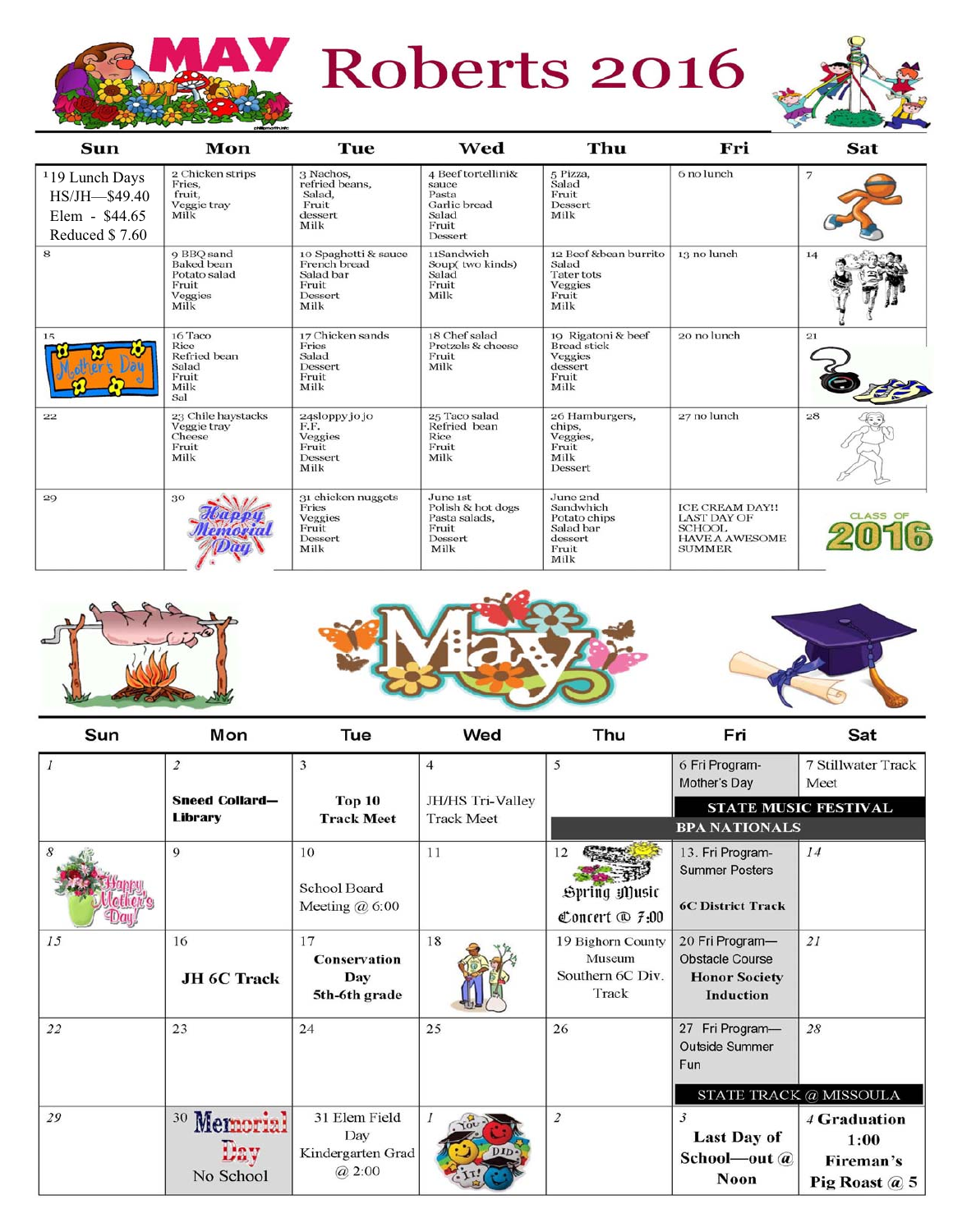## GREETINGS FROM THE MUSIC DEPARTMENT!

We are busily preparing for our District Music Festival which will be held on Tuesday, April 5th, at Skyview High School. Our Junior High/ High School Band will be performing 2 pieces for adjudication; "Brookpark Overture" by James Swearingen and "Emerald Point Overture" by Anne McGinty. Our performance will take place at 2:30 P.M in the Skyview Bandroom. The following Monday, on April 11th, four of our high school students will be participating in the District Music Festival's "Solo and Ensemble" Day at Skyview High School. Abe Hernandez will be performing a trumpet solo, "Laddie McClure", by Joe Catizone. Caleb Rioux will be playing a tenor sax solo, and Ryan DeVries and Boone Schmaltz will be performing an alto sax duet, "Minuet", by Bach. We are also working on a couple of great Band pieces for the Spring Concert which will be held on Thursday, May 12th at 7:00 P.M. This promises to be an eclectic mix of both the old and the new with performances by the Choir, the 5th and 6th Grade Band, and all of the elementary students. We look forward to a rousing finish as we eagerly head into this final quarter of yet another great school year. Thank you for everything you do to make this all possible! May this season of renewal and new life bring joy, and hope to your hearts.

Sincerely, Mrs. Jones



# *Class Picture Fundraiser*

Student Council will be taking class pictures in April. These will be a group shot of each grade level. The cost is \$5.00 for a 5x7. Please indicate how many you would like on the line beside the grade. Orders must be pre-paid and turned in by April 14<sup>th</sup>.

# Thank you for your support!



Roberts Fire Dept **June 4, 2016**  $Q$  5:00 PM  $\frac{1}{2}$   $\frac{1}{2}$   $\frac{1}{2}$   $\frac{1}{2}$   $\frac{1}{2}$   $\frac{1}{2}$ 

> **Graduation**  SATURDAY, **June 4, 2016 @ 1:00 PM**



| Kindergarten _______                                                                                                                                                                                                                                                                                                                                                                                                                                                        | Seventh Grade                                        |
|-----------------------------------------------------------------------------------------------------------------------------------------------------------------------------------------------------------------------------------------------------------------------------------------------------------------------------------------------------------------------------------------------------------------------------------------------------------------------------|------------------------------------------------------|
| <b>First Grade</b><br>$\begin{tabular}{ccccc} \multicolumn{2}{c }{\textbf{1} & \multicolumn{2}{c }{\textbf{2} & \multicolumn{2}{c }{\textbf{3} & \multicolumn{2}{c }{\textbf{4} & \multicolumn{2}{c }{\textbf{5} & \multicolumn{2}{c }{\textbf{6} & \multicolumn{2}{c }{\textbf{6} & \multicolumn{2}{c }{\textbf{6} & \multicolumn{2}{c }{\textbf{6} & \multicolumn{2}{c }{\textbf{6} & \multicolumn{2}{c }{\textbf{6} & \multicolumn{2}{c }{\textbf{6} & \multicolumn{2}{$ | Eighth Grade _______                                 |
| Second Grade _______                                                                                                                                                                                                                                                                                                                                                                                                                                                        | Ninth Grade<br><u> a shekara ta 1999 a shekara t</u> |
| <b>Third Grade</b><br>$\overline{\phantom{a}}$ and $\overline{\phantom{a}}$                                                                                                                                                                                                                                                                                                                                                                                                 | <b>Tenth Grade</b>                                   |
| <b>Fourth Grade</b>                                                                                                                                                                                                                                                                                                                                                                                                                                                         | Eleventh Grade _______                               |
| <b>Fifth Grade</b>                                                                                                                                                                                                                                                                                                                                                                                                                                                          | Twelfth Grade ________                               |
| <b>Sixth Grade</b>                                                                                                                                                                                                                                                                                                                                                                                                                                                          |                                                      |
|                                                                                                                                                                                                                                                                                                                                                                                                                                                                             |                                                      |

**TOTAL** \_\_\_\_\_\_\_\_\_\_\_\_\_\_\_